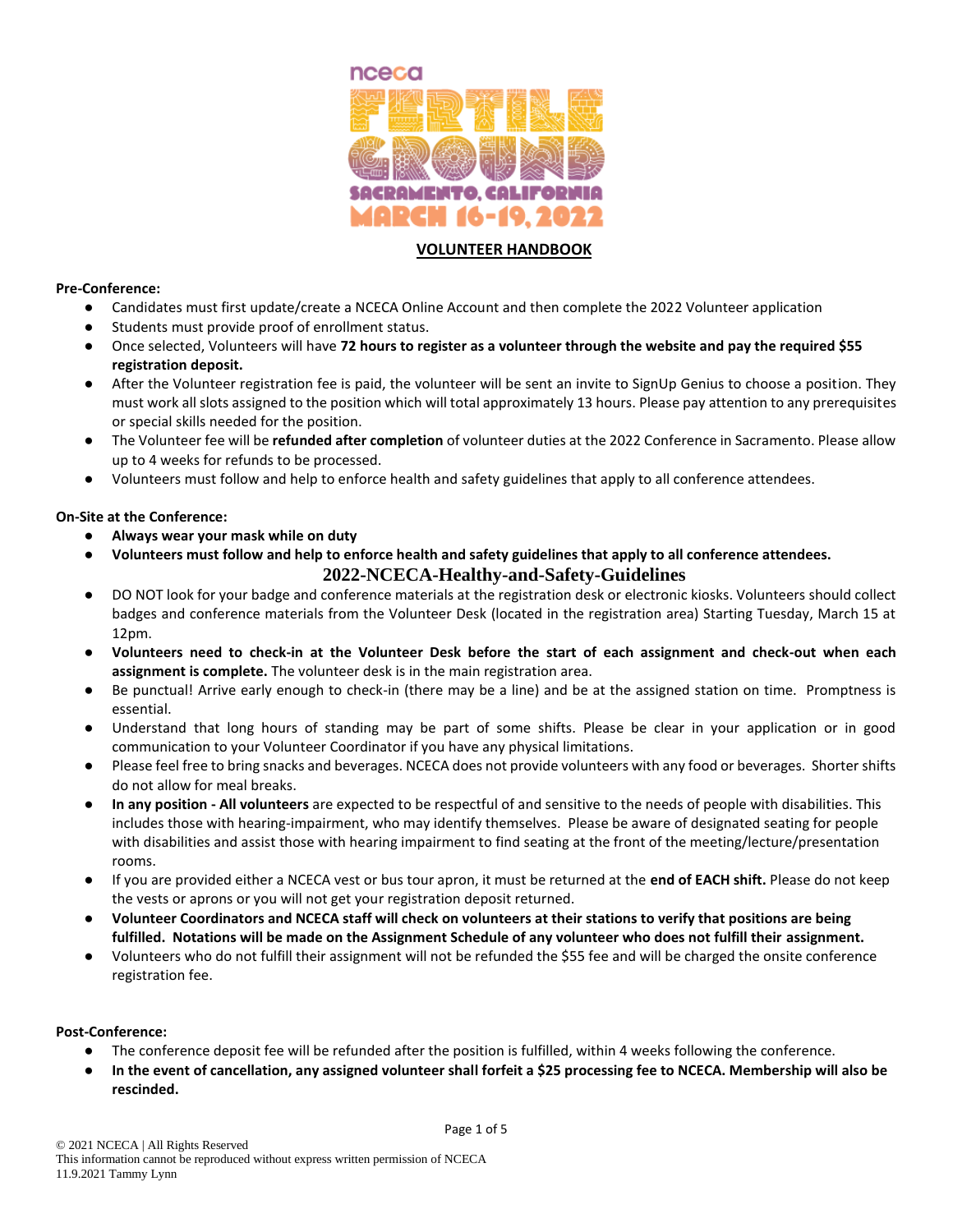#### **VOLUNTEER POSITION DESCRIPTIONS**

**Assistant Clay FabLab** will report to their assigned room at their start time for their assignment.

- Duties may include assisting artists/ designers/manufacturers with 3D printing and other new technologies, operating a camera, etc.
- May also be required to move works in progress and/or tools/equipment.

**Badge Checker** controls entry into the meeting rooms and other assigned areas that are not open to the public.

- Must wear a NCECA vest. (Provided)
- You will be stationed outside the entrance to the meeting room in order to check name badges, limiting access to the room to those individuals bearing credentials. Chair or stool can be provided if needed
- Only individuals wearing NCECA conference name badges are to be admitted. Any badge that is not the official conference name badge needs to be confiscated and turned into a NCECA staff member at registration. Anyone without the proper name badge is not permitted to enter the room.
- Look at names and faces as participants enter the different areas. Badge checkers should also be aware of any apparent reallocation of registration credentials between individuals (switching), which is strictly prohibited. Any individual wearing a badge with a name that appears to be inconsistent with their actual identity should be reported to convention center security or NCECA Staff.
- Since the break between most sessions is only 15 minutes in duration, an additional duty of badge checkers is to facilitate the timely exit of attendees from completed sessions and enable the entry of audience members for the next session.
- It is a badge checker's responsibility to keep people flowing into and out of the room and **not allow lingering in doorways**. Don't hesitate to communicate this with the attendees.

**Badge Checker & Assistant – Reading Room** will be stationed just inside the entrance to the reading room to be able to check name badges, limiting access to the room to those individuals bearing credentials, while overseeing the room.

- Must wear a NCECA vest. (Provided)
- While on shift, keep reading materials organized.
- IMPORTANT: a major priority of this position is to keep materials protected from theft.
- You will also be provided with a notebook for checking-in pamphlets and posters from various institutions and individuals. You are also responsible for keeping the pamphlet and poster space orderly and separated from the Reading room materials.

**Bus Host and Bus Host-Receptions** will ride the buses with the attendees.

- Must be familiar with the area the buses are running and able to direct people to the venues when the bus arrives at a stop. Routes can be obtained at NCECA.net and will be provided to you onsite by the Bus Volunteer Coordinator.
- You must verify anyone boarding the bus at stops throughout the routes has a wristband or is a part of the tour
- All boarding the bus must be able to provide proof of vaccination, a negative covid test, or proof of conference registration health screening.
- Bus Guides will always remain with the bus or tour group

**Bus Relief Host** will relieve Bus Hosts for a break. Must be able to perform the job descriptions listed under "Bus Host".

**Bus Ticket Taker** is stationed at the conference center bus stop and exchanges the attendee ticket with a wrist band.

- Must wear a red apron. (Provided)
- Keeps a list of riders obtained from Lew White Tours.
- All boarding the bus must be able to provide proof of vaccination, a negative covid test, or proof of conference registration health screening.
- Tickets should be kept when collected from passengers and handed back to Lew White Tours.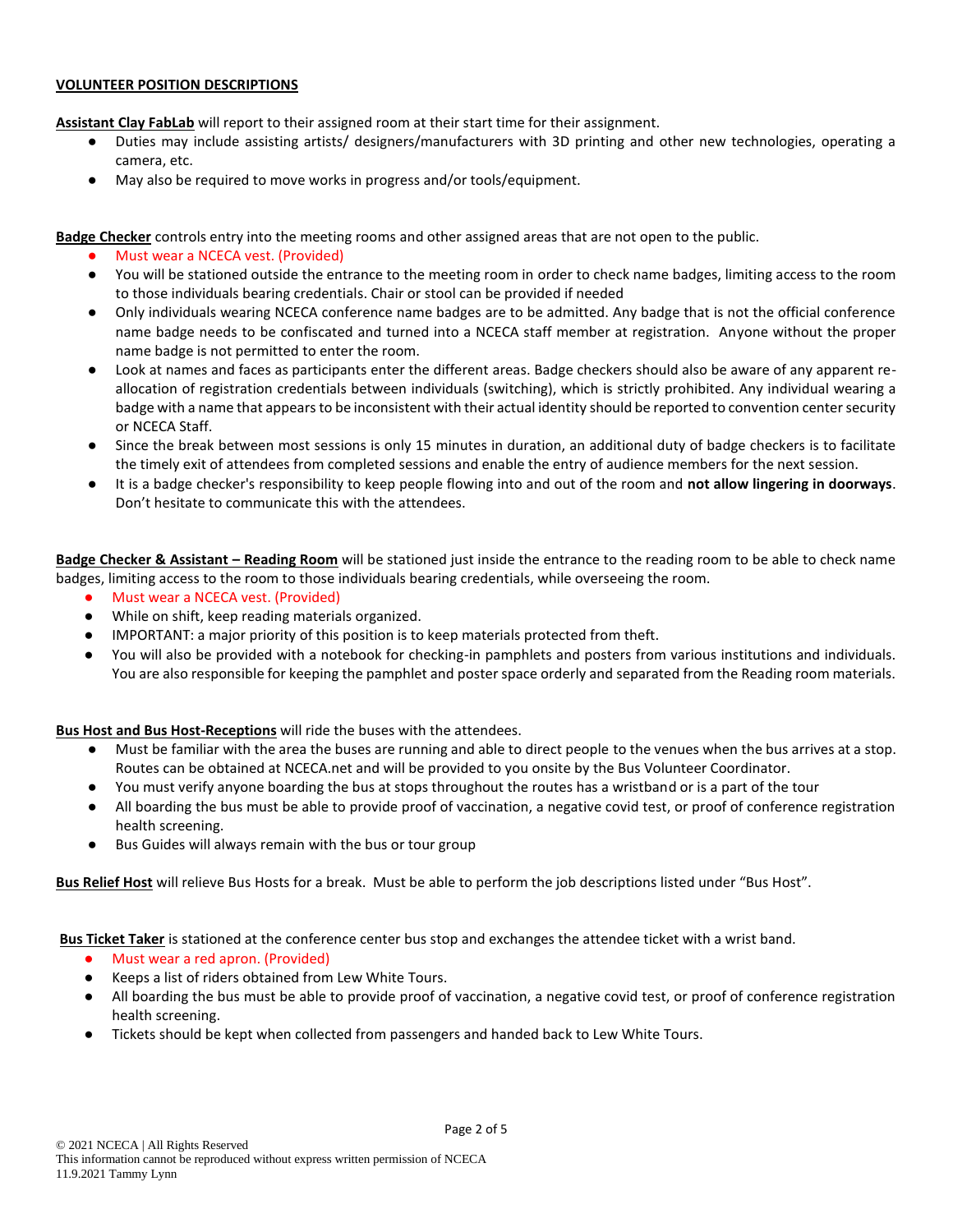**Catalog Duty** is stationed in the registration area and hands out catalogs to people who have proof that they have purchased them.

**Conference Material Stockers** Makes sure the registration workers are stocked with conference bags and other needed materials.

- Must be able to lift and carry boxes weighing up to 30 lbs to and from the registration area.
- Keep things flowing and organized and assist the registration staff when needed.
- May be stationed at a booth or electronic kiosk for part of the shift.

**Demonstrating Artist Assistants** will assist the demonstrating artists and will perform work that the demonstrator requires.

- This can be a physically demanding position and requires the volunteer to be alert to the needs of the artist.
- Must have consistent means of communication and follows instructions given by the Demonstrating Artist Volunteer Coordinator.
- At the end of each demonstration will remove leftover materials and clean up for the next round of demonstrations.
- Materials should be stored in the draped-off area set aside for this purpose.
- Demonstrators' work tables must be covered with canvas and care must be taken not to soil flooring.

**Demonstration Preparation, Set-up/Tear-down Assistants** will assist with preparation and delivery of materials and equipment, as well as removal.

- This can be a physically demanding position must be able to lift heavy items.
- Materials and equipment should be labeled with the name of the demonstrator, day and time needed, and any other necessary information that will facilitate sorting and placement for the demonstrations.
- A separate area in the hall will be draped off for storage of materials when not in use.
- NOTE: All leftover materials and equipment must be removed on Friday, March 16, immediately after 4:00p.m.

**Dismantling Expo Walls & Packing** assistants pack gallery expo walls and assist galleries as needed.

- Requires ability to lift and carry 60 lbs.
- Must be familiar with the use of hand tools.

**Gallery Expo Set Up** assists in setting up the walls for the gallery expo and assists galleries as needed.

- Requires the ability to lift and carry 60 lbs.
- Must be familiar with the use of hand tools.

**Greeter** assigned an area onsite to greet and assist conference attendees.

- Must wear a NCECA vest. (Provided)
- Must have good communication skills and enjoy talking to and meeting people.
- Must have attended at least one conference prior.
- Will walk around the registration area making sure people are getting where they need to be going and giving instructions for onsite registration.
- Will be provided with a map of the convention center and a daily schedule.
- Will work with both the help desk and with the NCECA Staff.
- May be asked to distribute a survey to conference attendees.

**Help Desk** will assist attendees with any questions they have and assist the Greeter when needed.

- Must have attended at least one conference prior and have organizational knowledge of NCECA and the conference.
- Conference materials and maps will be provided as well as a laptop with internet access to help attendees acquire information needed.
- Individuals may come to the help desk with a specific question or a complaint. Help Desk volunteers will listen attentively and ensure that they understand the needs of the individuals who approach them.
- Collect and digitize comment/complaint forms. Collected comment cards will be passed on to NCECA Conference Manager.
- Respond to questions about time and locations of programming by showing the attendee how to use the conference program guide and/or app.
- Any questions regarding policy or governance issues should be recorded on a comment form.
- Any incident reported that appears to be of an emergency status should be immediately reported to the Conference Manager, NCECA Staff, and/or convention center security.
- Will oversee lost and found and give the items to the Volunteer Coordinator or an NCECA staff member at the end of the day to be secured.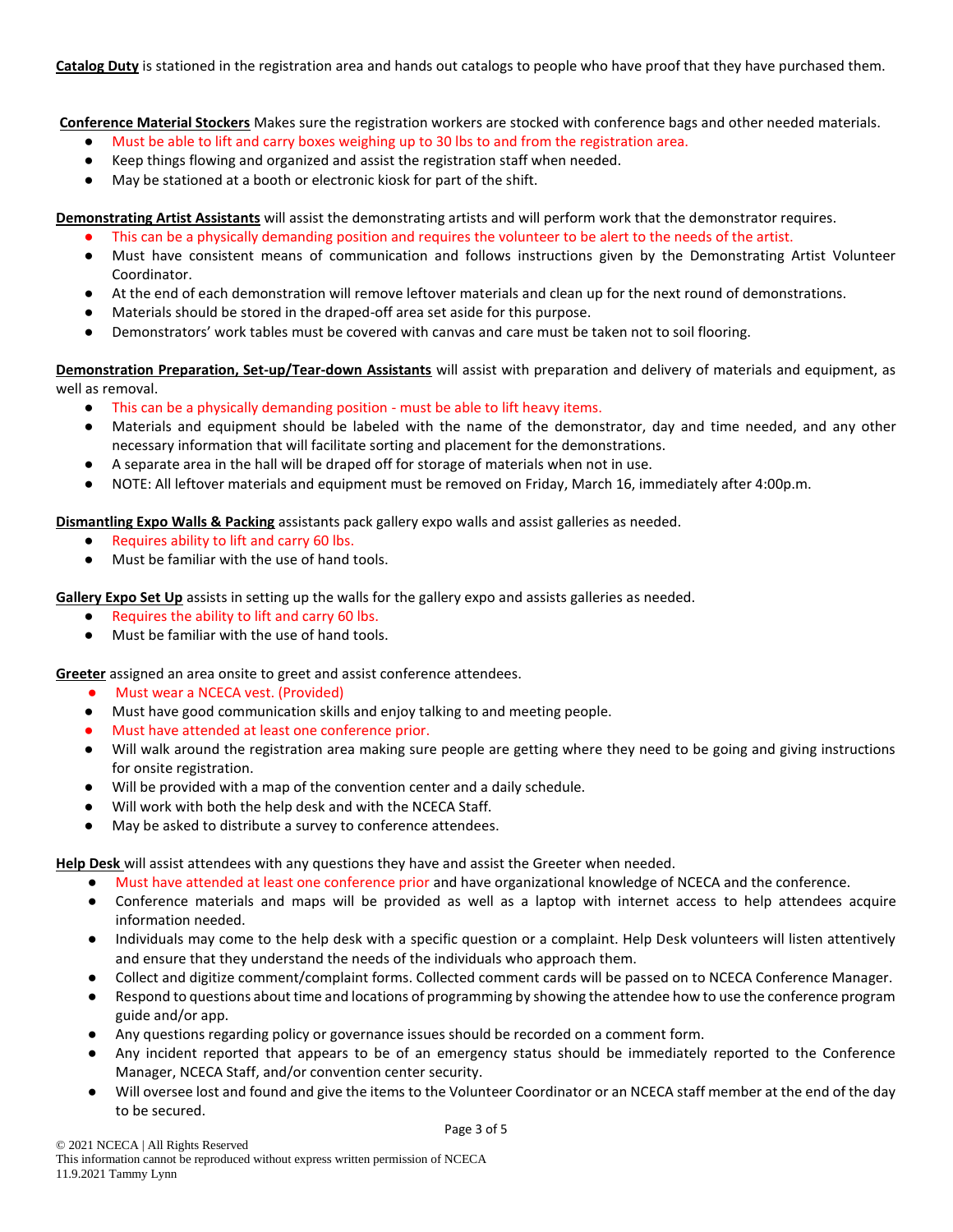# **K12 Exhibition Assistant** will report to the K12 Exhibition Coordinators and assist with any of their needs.

**K12 Exhibition Assistant (packing)** will assist the K12 Exhibition Coordinators with packing art. Careful attention is required.

● May need to lift heavy items.

**K12 Exhibition Set-Up Assistant** will assist the K12 Exhibition Coordinators with unpacking of art and display set up.

● May need to lift heavy items.

**Monday Set-up Assistant** will assist NCECA Staff members with the set-up of the office and the registration area.

- Must be able to lift heavy materials.
- Priority to local of the conference host city is helpful for any errand running.

**NCECA Merchandise Sales** will assist attendees with the purchase of t-shirts, videos and publications.

- Requires the volunteer to be outgoing, friendly and professional
- Will report to the Area Supervisor

**NCECA Merchandise Set-up, Sales, and Tear Down** will set up and assist attendees with the purchase of t-shirts, videos and publications.

- Tear down will pack and store materials at the end of the day.
- Must be able to lift heavy materials.
- Will report to the Area Supervisor

**Office Packing** will will assist with packing the NCECA office and supplies for shipment to the home office.

- Must be able to lift heavy materials.
- Will report to NCECA staff member Jacqueline Hardy at registration desk

**Floater** Go-to person – helps everyone. Fills needed positions in the event of cancellations or added positions.

- May wear a NCECA vest. (Provided)
- May be assigned to a specific staff member; help onsite purchase registration with handling name badges; available to give conference information and where-to directions.
- Maybe be asked to step in as badge checker, usher, merchandise help or another needed position.
- May be asked to run an errand for a staff member.

**Packet Preparation/Bag Stuffing REPORTS ON TUESDAY** You will unpack conference materials (programs, NCECA catalogs, advertisements, etc.) and will stuff the conference bags.

- Will check in/check out with CJ Carter, Packet Insertion Manager.
- Bring food if working a long shift.

**Packet Preparation Setup Assistant** must be able to report Monday evening and remove materials from pallets and organize.

- Will report under the direction of CJ Carter, Packet Insertion Manager.
- Must be able to lift heavy materials.

**Photographer's Assistant** will assist NCECA's photographer under his direction moving from location to location throughout the conference.

- Photography experience is not required.
- Meet the photographer at the designated location to be announced when you check in for shift.
- Promptness is required. If the photographer is running late, be patient and wait for him.